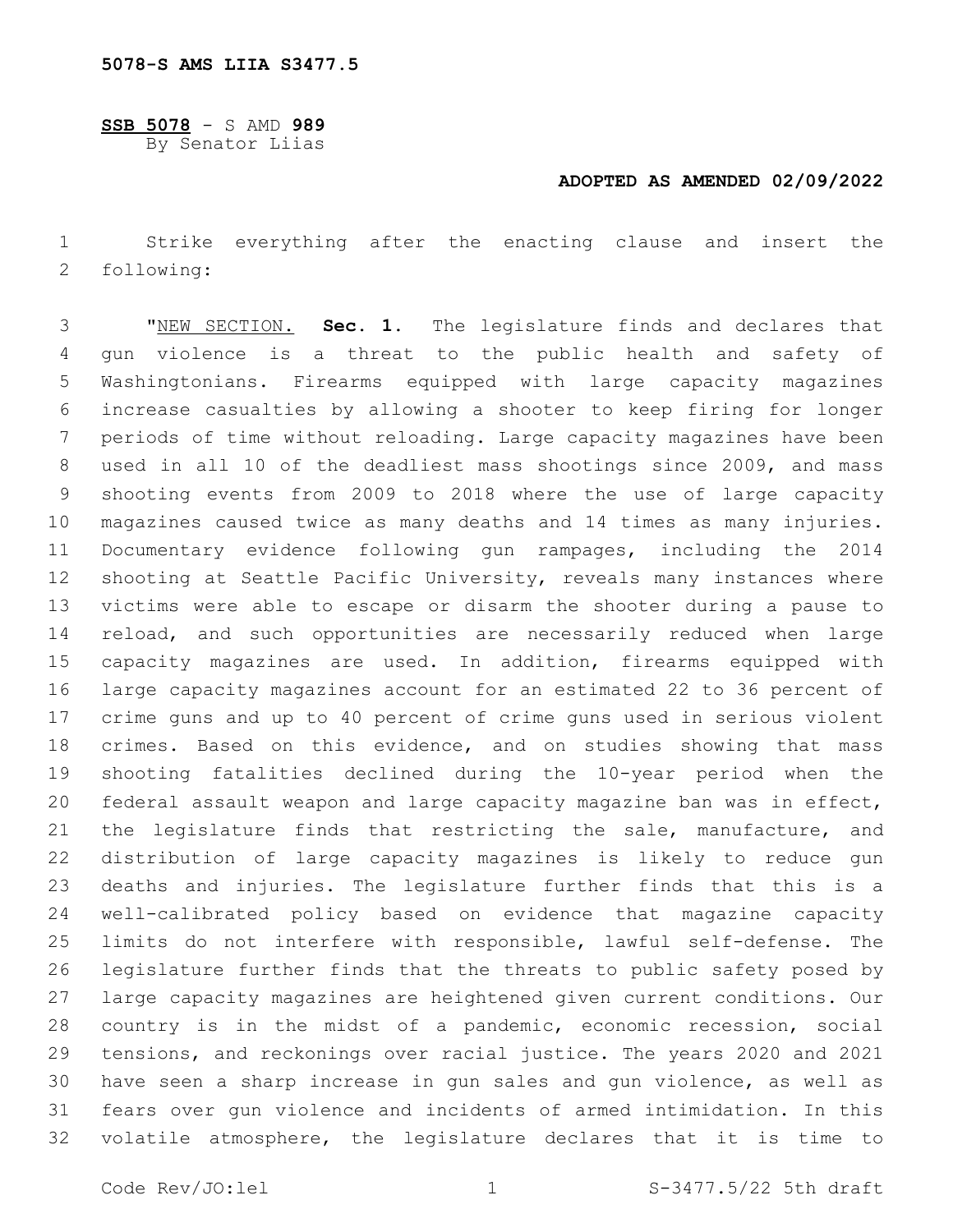enhance public health and safety by limiting the sale of large capacity magazines. The legislature intends to limit the prospective sale of large capacity magazines, while allowing existing legal owners to retain the large capacity magazines they currently own.

 **Sec. 2.** RCW 9.41.010 and 2021 c 215 s 93 are each amended to read as follows:6

 Unless the context clearly requires otherwise, the definitions in 8 this section apply throughout this chapter.

 (1) "Antique firearm" means a firearm or replica of a firearm not designed or redesigned for using rim fire or conventional center fire ignition with fixed ammunition and manufactured in or before 1898, including any matchlock, flintlock, percussion cap, or similar type of ignition system and also any firearm using fixed ammunition manufactured in or before 1898, for which ammunition is no longer manufactured in the United States and is not readily available in the 16 ordinary channels of commercial trade.

 (2) "Barrel length" means the distance from the bolt face of a closed action down the length of the axis of the bore to the crown of the muzzle, or in the case of a barrel with attachments to the end of any legal device permanently attached to the end of the muzzle.

 (3) "Bump-fire stock" means a butt stock designed to be attached to a semiautomatic firearm with the effect of increasing the rate of fire achievable with the semiautomatic firearm to that of a fully automatic firearm by using the energy from the recoil of the firearm to generate reciprocating action that facilitates repeated activation 26 of the trigger.

(4) "Crime of violence" means:27

 (a) Any of the following felonies, as now existing or hereafter amended: Any felony defined under any law as a class A felony or an attempt to commit a class A felony, criminal solicitation of or criminal conspiracy to commit a class A felony, manslaughter in the first degree, manslaughter in the second degree, indecent liberties if committed by forcible compulsion, kidnapping in the second degree, arson in the second degree, assault in the second degree, assault of a child in the second degree, extortion in the first degree, burglary in the second degree, residential burglary, and robbery in the second 37 degree;

Code Rev/JO:lel 2 S-3477.5/22 5th draft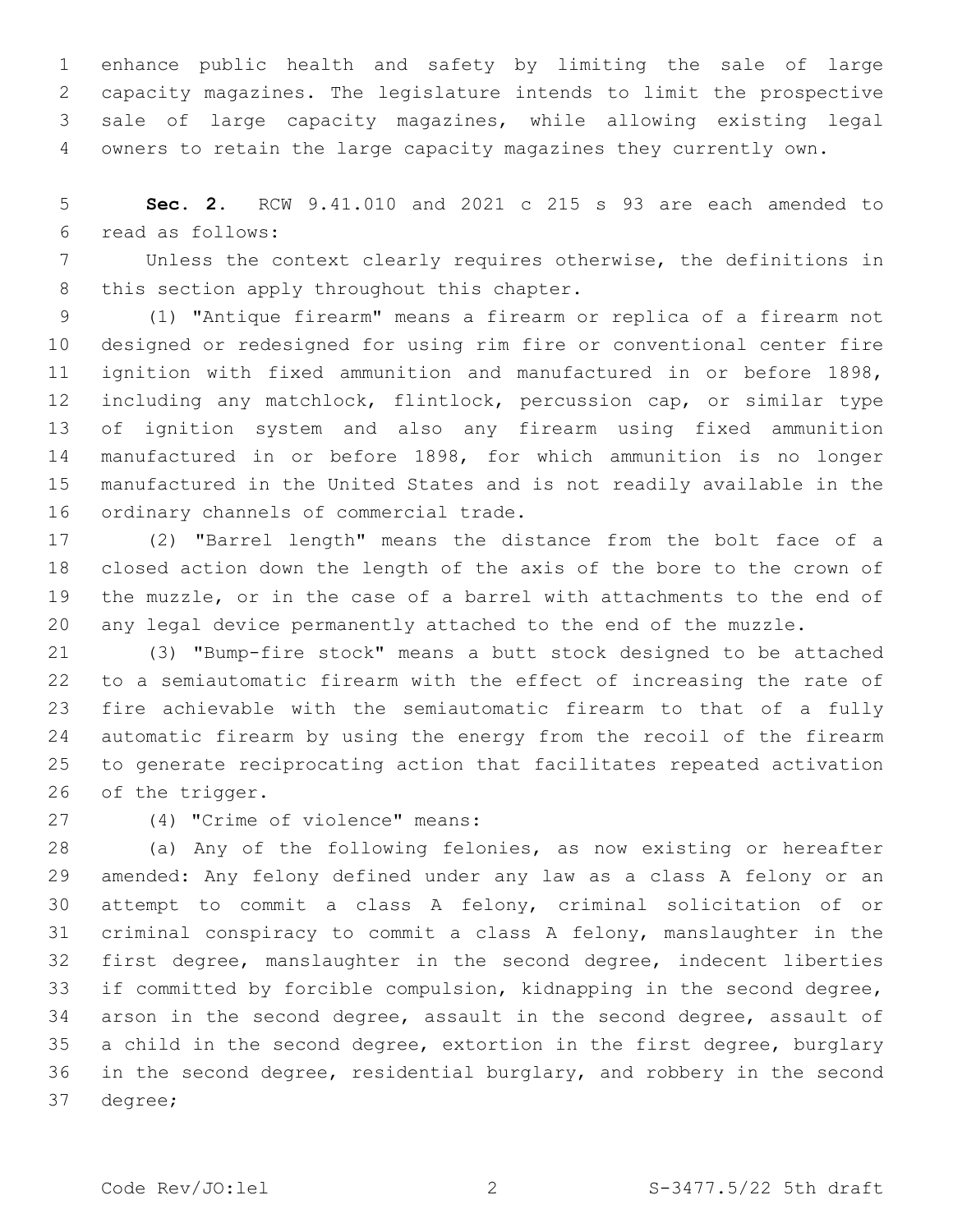(b) Any conviction for a felony offense in effect at any time prior to June 6, 1996, which is comparable to a felony classified as 3 a crime of violence in (a) of this subsection; and

 (c) Any federal or out-of-state conviction for an offense comparable to a felony classified as a crime of violence under (a) or (b) of this subsection.6

 (5) "Curio or relic" has the same meaning as provided in 27 8 C.F.R. Sec. 478.11.

 (6) "Dealer" means a person engaged in the business of selling firearms at wholesale or retail who has, or is required to have, a federal firearms license under 18 U.S.C. Sec. 923(a). A person who does not have, and is not required to have, a federal firearms license under 18 U.S.C. Sec. 923(a), is not a dealer if that person makes only occasional sales, exchanges, or purchases of firearms for the enhancement of a personal collection or for a hobby, or sells all or part of his or her personal collection of firearms.

 (7) "Family or household member" has the same meaning as in RCW 18 7.105.010.

 (8) "Felony" means any felony offense under the laws of this state or any federal or out-of-state offense comparable to a felony 21 offense under the laws of this state.

 (9) "Felony firearm offender" means a person who has previously been convicted or found not guilty by reason of insanity in this state of any felony firearm offense. A person is not a felony firearm offender under this chapter if any and all qualifying offenses have been the subject of an expungement, pardon, annulment, certificate, or rehabilitation, or other equivalent procedure based on a finding of the rehabilitation of the person convicted or a pardon, annulment, or other equivalent procedure based on a finding of innocence.

30 (10) "Felony firearm offense" means:

(a) Any felony offense that is a violation of this chapter;

32 (b) A violation of RCW 9A.36.045;

33 (c) A violation of RCW 9A.56.300;

34 (d) A violation of RCW 9A.56.310;

 (e) Any felony offense if the offender was armed with a firearm 36 in the commission of the offense.

 (11) "Firearm" means a weapon or device from which a projectile or projectiles may be fired by an explosive such as gunpowder. "Firearm" does not include a flare gun or other pyrotechnic visual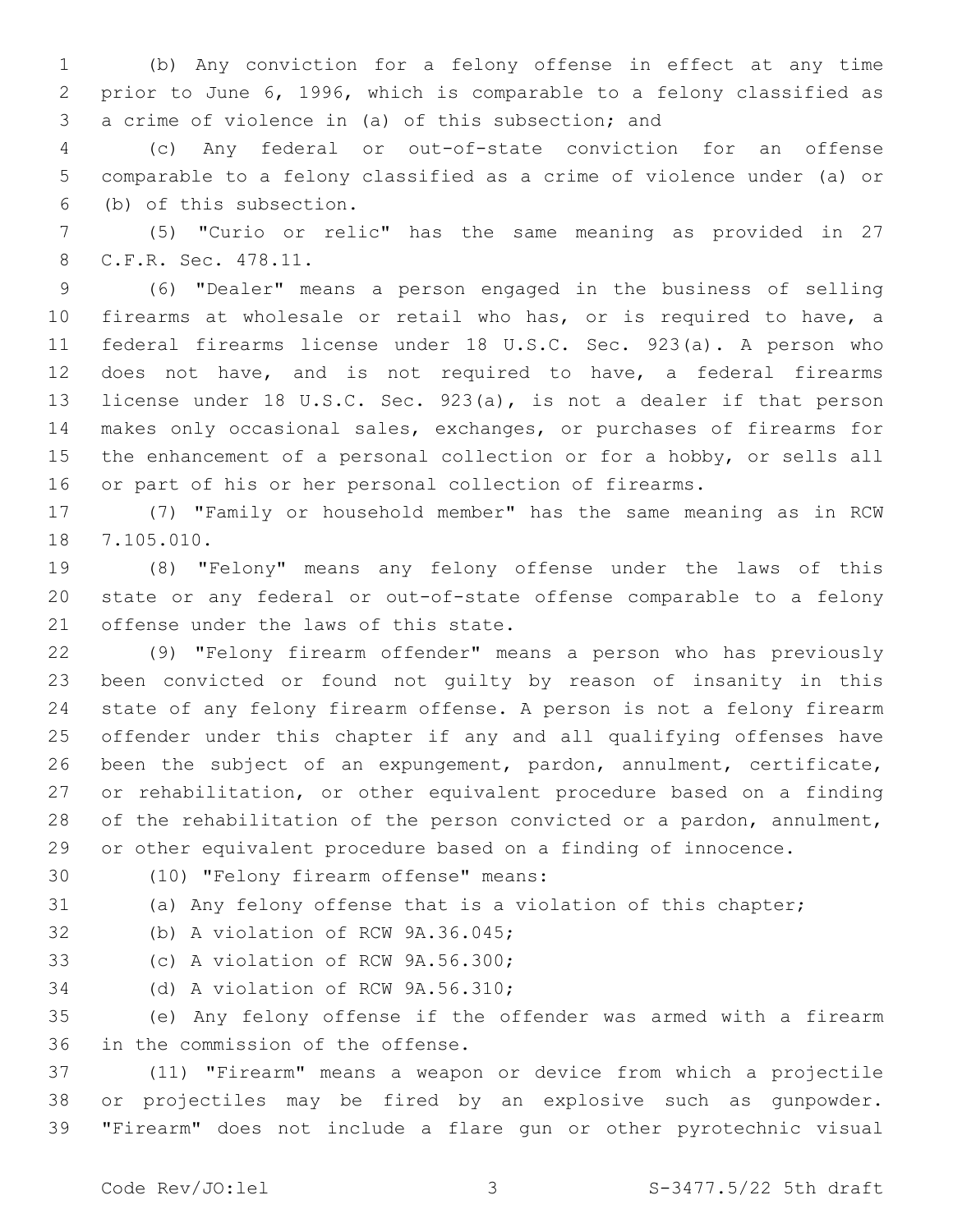distress signaling device, or a powder-actuated tool or other device designed solely to be used for construction purposes.

(12) "Gun" has the same meaning as firearm.3

 (13) "Intimate partner" has the same meaning as provided in RCW 7.105.010.5

 (14) "Law enforcement officer" includes a general authority Washington peace officer as defined in RCW 10.93.020, or a specially commissioned Washington peace officer as defined in RCW 10.93.020. "Law enforcement officer" also includes a limited authority Washington peace officer as defined in RCW 10.93.020 if such officer is duly authorized by his or her employer to carry a concealed 12 pistol.

 (15) "Lawful permanent resident" has the same meaning afforded a person "lawfully admitted for permanent residence" in 8 U.S.C. Sec. 1101(a)(20).

 (16) "Licensed collector" means a person who is federally 17 licensed under 18 U.S.C. Sec. 923(b).

 (17) "Licensed dealer" means a person who is federally licensed 19 under 18 U.S.C. Sec. 923(a).

(18) "Loaded" means:20

(a) There is a cartridge in the chamber of the firearm;

 (b) Cartridges are in a clip that is locked in place in the 23 firearm;

 (c) There is a cartridge in the cylinder of the firearm, if the 25 firearm is a revolver;

 (d) There is a cartridge in the tube or magazine that is inserted 27 in the action; or

 (e) There is a ball in the barrel and the firearm is capped or 29 primed if the firearm is a muzzle loader.

 (19) "Machine gun" means any firearm known as a machine gun, mechanical rifle, submachine gun, or any other mechanism or instrument not requiring that the trigger be pressed for each shot and having a reservoir clip, disc, drum, belt, or other separable mechanical device for storing, carrying, or supplying ammunition which can be loaded into the firearm, mechanism, or instrument, and fired therefrom at the rate of five or more shots per second.

37 (20) "Manufacture" means, with respect to a firearm or large 38 capacity magazine, the fabrication or construction of a firearm or 39 large capacity magazine.

Code  $\text{Rev}/\text{JO:lel}$   $4$   $\text{S}-3477.5/22$  5th draft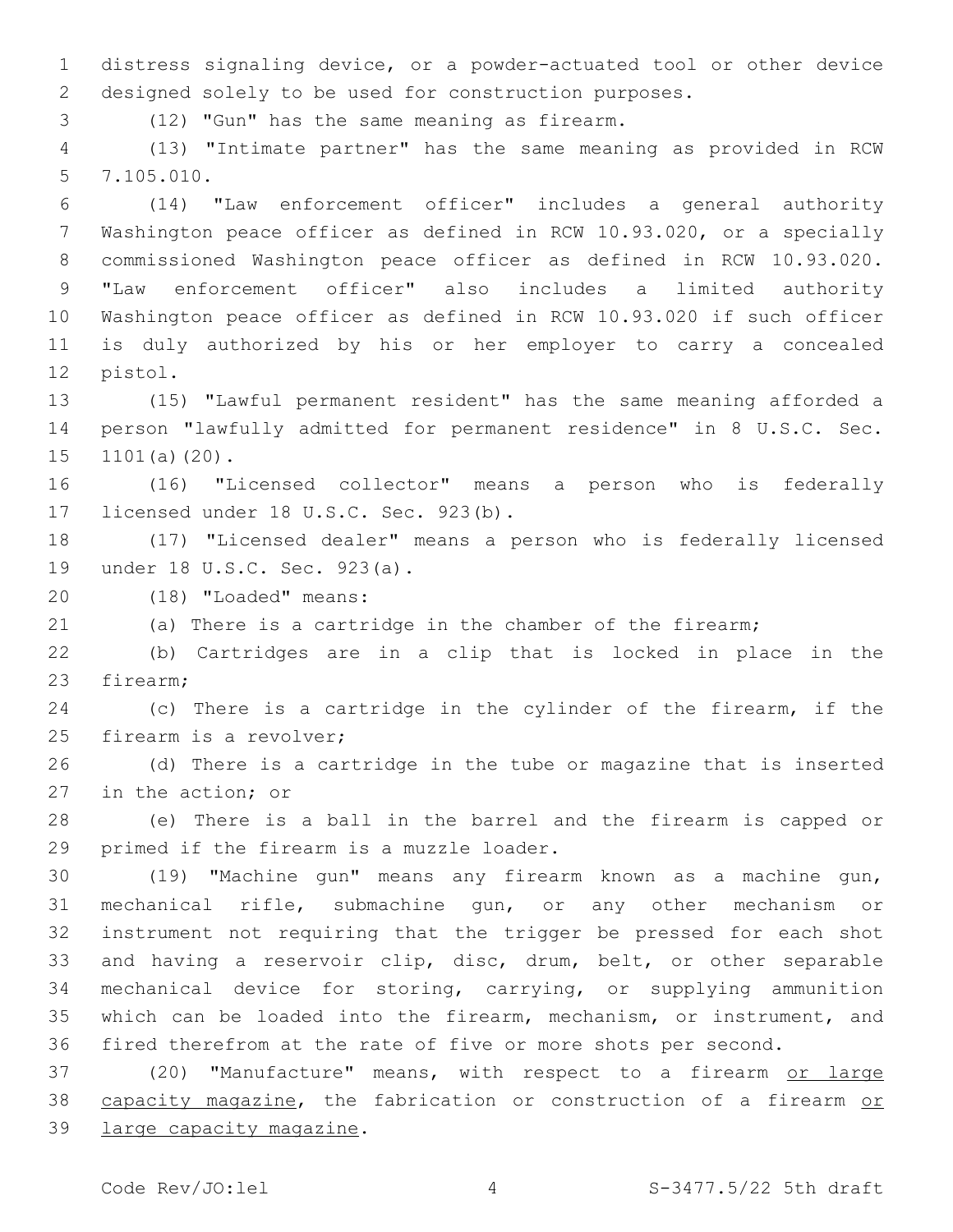(21) "Nonimmigrant alien" means a person defined as such in 8 2 U.S.C. Sec. 1101(a)(15).

 (22) "Person" means any individual, corporation, company, association, firm, partnership, club, organization, society, joint 5 stock company, or other legal entity.

 (23) "Pistol" means any firearm with a barrel less than ((sixteen)) 16 inches in length, or is designed to be held and fired 8 by the use of a single hand.

 (24) "Rifle" means a weapon designed or redesigned, made or remade, and intended to be fired from the shoulder and designed or 11 redesigned, made or remade, and intended to use the energy of the explosive in a fixed metallic cartridge to fire only a single projectile through a rifled bore for each single pull of the trigger.

 (25) "Sale" and "sell" mean the actual approval of the delivery of a firearm in consideration of payment or promise of payment.

16 (26) "Secure gun storage" means:

 (a) A locked box, gun safe, or other secure locked storage space that is designed to prevent unauthorized use or discharge of a 19 firearm; and

(b) The act of keeping an unloaded firearm stored by such means.

 (27) "Semiautomatic assault rifle" means any rifle which utilizes a portion of the energy of a firing cartridge to extract the fired cartridge case and chamber the next round, and which requires a separate pull of the trigger to fire each cartridge.

 "Semiautomatic assault rifle" does not include antique firearms, any firearm that has been made permanently inoperable, or any firearm 27 that is manually operated by bolt, pump, lever, or slide action.

 (28) "Serious offense" means any of the following felonies or a felony attempt to commit any of the following felonies, as now 30 existing or hereafter amended:

## 31 (a) Any crime of violence;

 (b) Any felony violation of the uniform controlled substances act, chapter 69.50 RCW, that is classified as a class B felony or 34 that has a maximum term of imprisonment of at least  $((\text{ten}))$  10 years;

35 (c) Child molestation in the second degree;

36 (d) Incest when committed against a child under age ((fourteen)) 14;37

38 (e) Indecent liberties;

39 (f) Leading organized crime;

(g) Promoting prostitution in the first degree;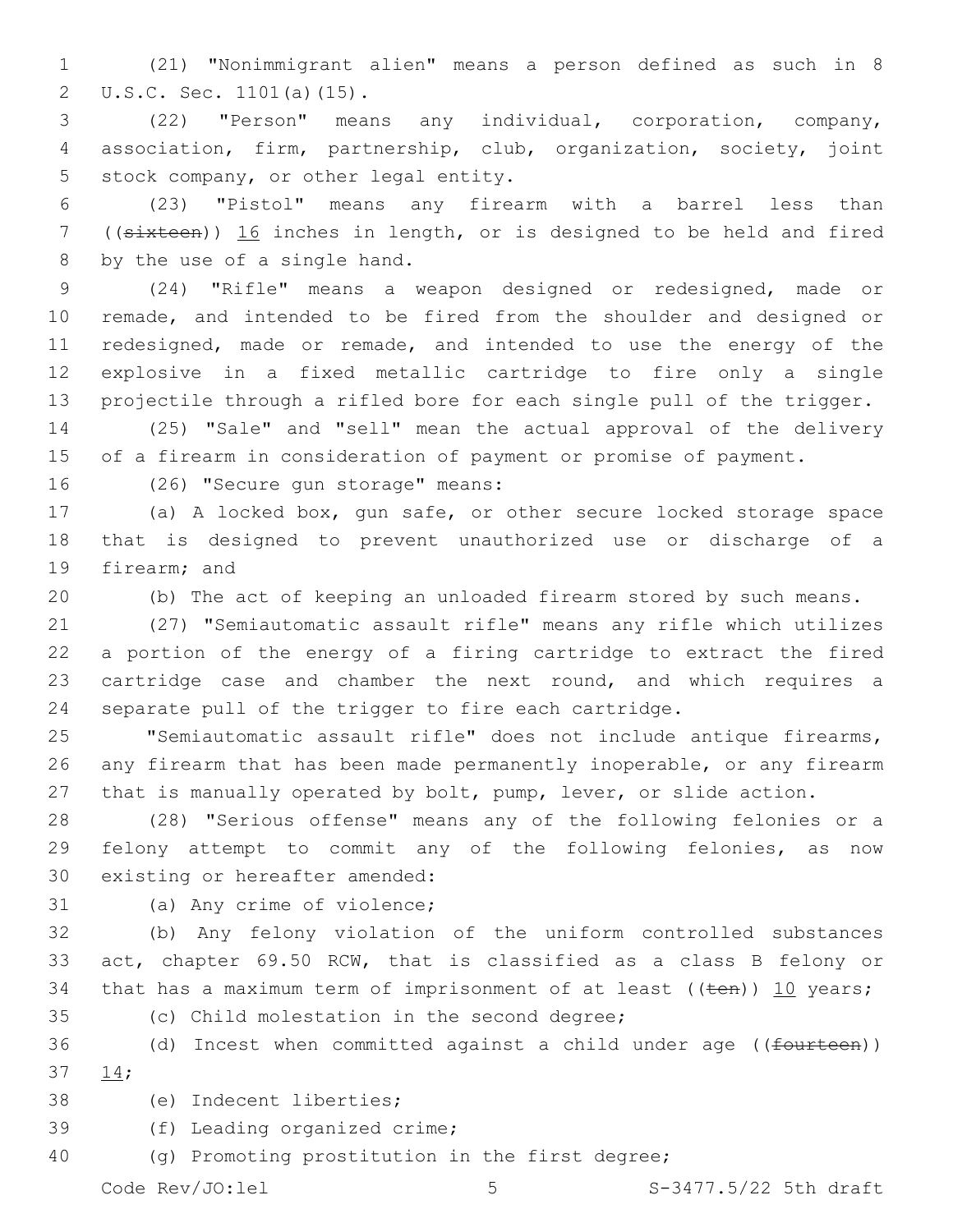- 1 (h) Rape in the third degree;
- (i) Drive-by shooting;2

(j) Sexual exploitation;3

 (k) Vehicular assault, when caused by the operation or driving of a vehicle by a person while under the influence of intoxicating liquor or any drug or by the operation or driving of a vehicle in a 7 reckless manner;

 (l) Vehicular homicide, when proximately caused by the driving of any vehicle by any person while under the influence of intoxicating liquor or any drug as defined by RCW 46.61.502, or by the operation 11 of any vehicle in a reckless manner;

 (m) Any other class B felony offense with a finding of sexual motivation, as "sexual motivation" is defined under RCW 9.94A.030;

 (n) Any other felony with a deadly weapon verdict under RCW 15 9.94A.825;

 (o) Any felony offense in effect at any time prior to June 6, 1996, that is comparable to a serious offense, or any federal or out- of-state conviction for an offense that under the laws of this state would be a felony classified as a serious offense; or

(p) Any felony conviction under RCW 9.41.115.20

 (29) "Short-barreled rifle" means a rifle having one or more 22 barrels less than  $($  (sixteen) )  $16$  inches in length and any weapon made from a rifle by any means of modification if such modified weapon has 24 an overall length of less than  $((\text{twenty-six}))$  26 inches.

 (30) "Short-barreled shotgun" means a shotgun having one or more 26 barrels less than ((eighteen)) 18 inches in length and any weapon made from a shotgun by any means of modification if such modified 28 weapon has an overall length of less than ((twenty-six)) 26 inches.

 (31) "Shotgun" means a weapon with one or more barrels, designed or redesigned, made or remade, and intended to be fired from the shoulder and designed or redesigned, made or remade, and intended to use the energy of the explosive in a fixed shotgun shell to fire through a smooth bore either a number of ball shot or a single 34 projectile for each single pull of the trigger.

 (32) "Transfer" means the intended delivery of a firearm to another person without consideration of payment or promise of payment including, but not limited to, gifts and loans. "Transfer" does not include the delivery of a firearm owned or leased by an entity licensed or qualified to do business in the state of Washington to, 40 or return of such a firearm by, any of that entity's employees or Code Rev/JO:lel 6 6 S-3477.5/22 5th draft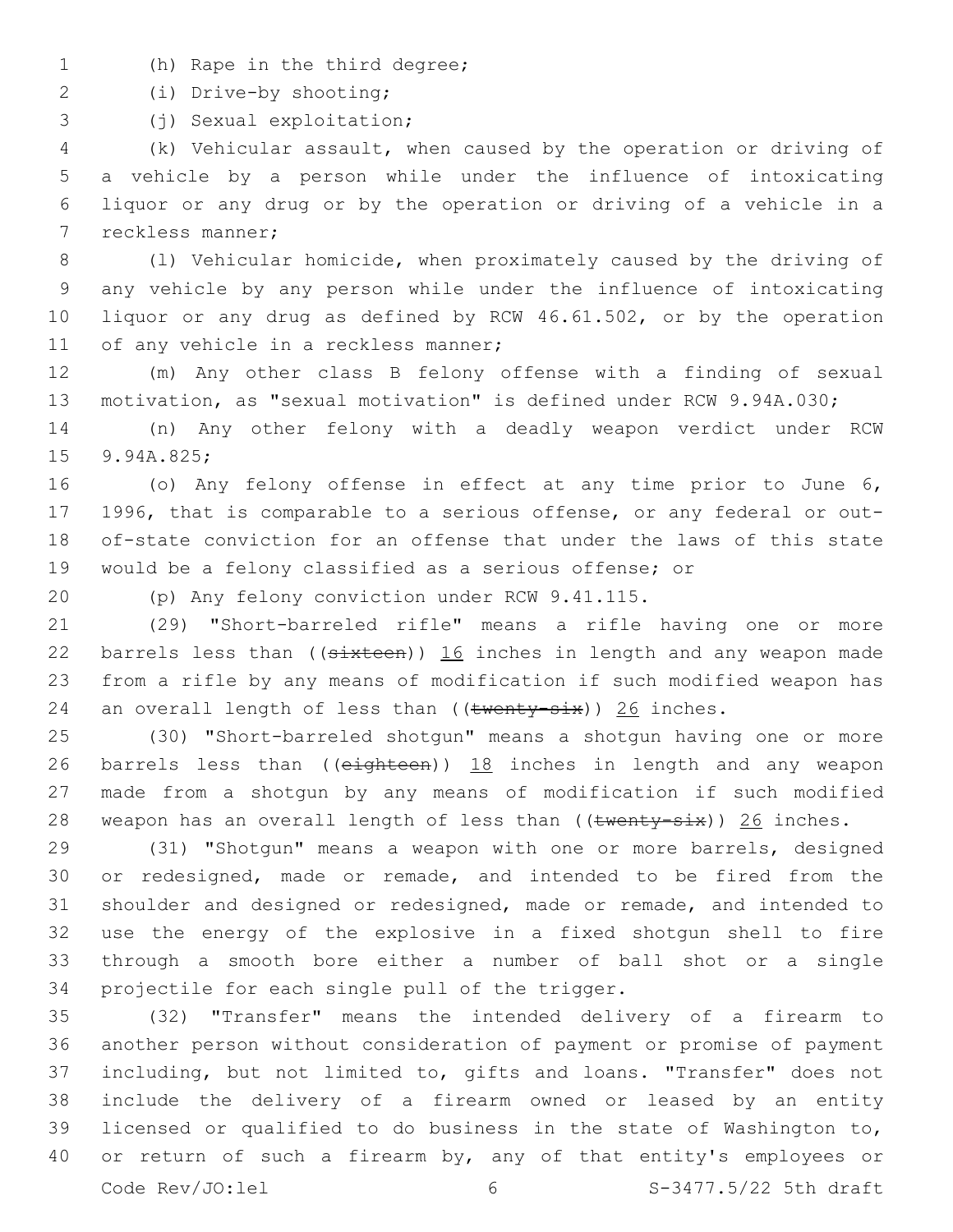agents, defined to include volunteers participating in an honor guard, for lawful purposes in the ordinary course of business.

 (33) "Undetectable firearm" means any firearm that is not as detectable as 3.7 ounces of 17-4 PH stainless steel by walk-through metal detectors or magnetometers commonly used at airports or any firearm where the barrel, the slide or cylinder, or the frame or receiver of the firearm would not generate an image that accurately depicts the shape of the part when examined by the types of X-ray 9 machines commonly used at airports.

 (34) "Unlicensed person" means any person who is not a licensed 11 dealer under this chapter.

 (35) "Untraceable firearm" means any firearm manufactured after July 1, 2019, that is not an antique firearm and that cannot be traced by law enforcement by means of a serial number affixed to the firearm by a federally licensed manufacturer or importer.

 (36) "Large capacity magazine" means an ammunition feeding device 17 with the capacity to accept more than 10 rounds of ammunition, or any conversion kit, part, or combination of parts, from which such a device can be assembled if those parts are in possession of or under the control of the same person, but shall not be construed to include any of the following:

 (a) An ammunition feeding device that has been permanently 23 altered so that it cannot accommodate more than 10 rounds of ammunition;

(b) A 22 caliber tube ammunition feeding device; or

26 (c) A tubular magazine that is contained in a lever-action firearm.

 (37) "Distribute" means to give out, provide, make available, or deliver a firearm or large capacity magazine to any person in this state, with or without consideration, whether the distributor is in- state or out-of-state. "Distribute" includes, but is not limited to, filling orders placed in this state, online or otherwise. "Distribute" also includes causing a firearm or large capacity magazine to be delivered in this state.

 (38) "Import" means to move, transport, or receive an item from a place outside the territorial limits of the state of Washington to a place inside the territorial limits of the state of Washington.

 NEW SECTION. **Sec. 3.** A new section is added to chapter 9.41 RCW to read as follows:39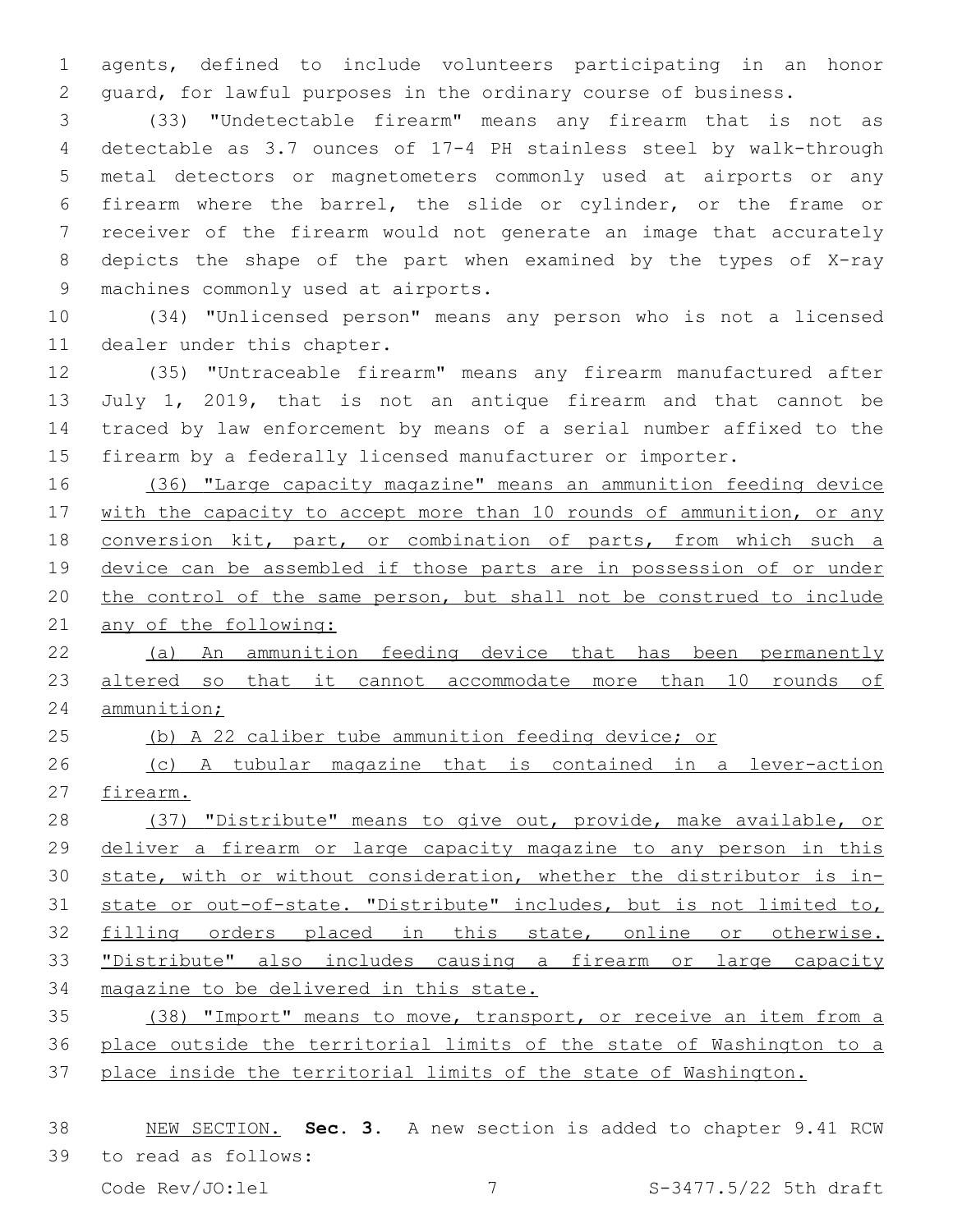(1) No person in this state may manufacture, import, distribute, sell, or offer for sale any large capacity magazine, except as 3 authorized in this section.

 (2) Subsection (1) of this section does not apply to any of the 5 following:

 (a) The manufacture, importation, distribution, offer for sale, or sale of a large capacity magazine by a licensed firearms manufacturer for the purposes of sale to any branch of the armed forces of the United States or the state of Washington, or to a law enforcement agency in this state for use by that agency or its 11 employees for law enforcement purposes;

 (b) The importation, distribution, offer for sale, or sale of a large capacity magazine by a dealer that is properly licensed under federal and state law for the purpose of sale to any branch of the armed forces of the United States or the state of Washington, or to a law enforcement agency in this state for use by that agency or its 17 employees for law enforcement purposes;

 (c) The distribution, offer for sale, or sale of a large capacity magazine to or by a dealer that is properly licensed under federal and state law where the dealer acquires the large capacity magazine from a person legally authorized to possess or transfer the large capacity magazine for the purpose of selling or transferring the large capacity magazine to a person who does not reside in this 24 state.

 (3) A person who violates this section is guilty of a gross misdemeanor punishable under chapter 9A.20 RCW.26

 NEW SECTION. **Sec. 4.** A new section is added to chapter 9.41 RCW to read as follows:28

 Distributing, selling, offering for sale, or facilitating the sale, distribution, or transfer of a large capacity magazine online is an unfair or deceptive act or practice or unfair method of competition in the conduct of trade or commerce for purposes of the 33 consumer protection act, chapter 19.86 RCW.

 NEW SECTION. **Sec. 5.** If any provision of this act or its application to any person or circumstance is held invalid, the remainder of the act or the application of the provision to other persons or circumstances is not affected.

 $\text{Code } \text{Rev}/\text{JO:} \text{lel}$   $8$   $8-\frac{3477.5}{22}$  5th draft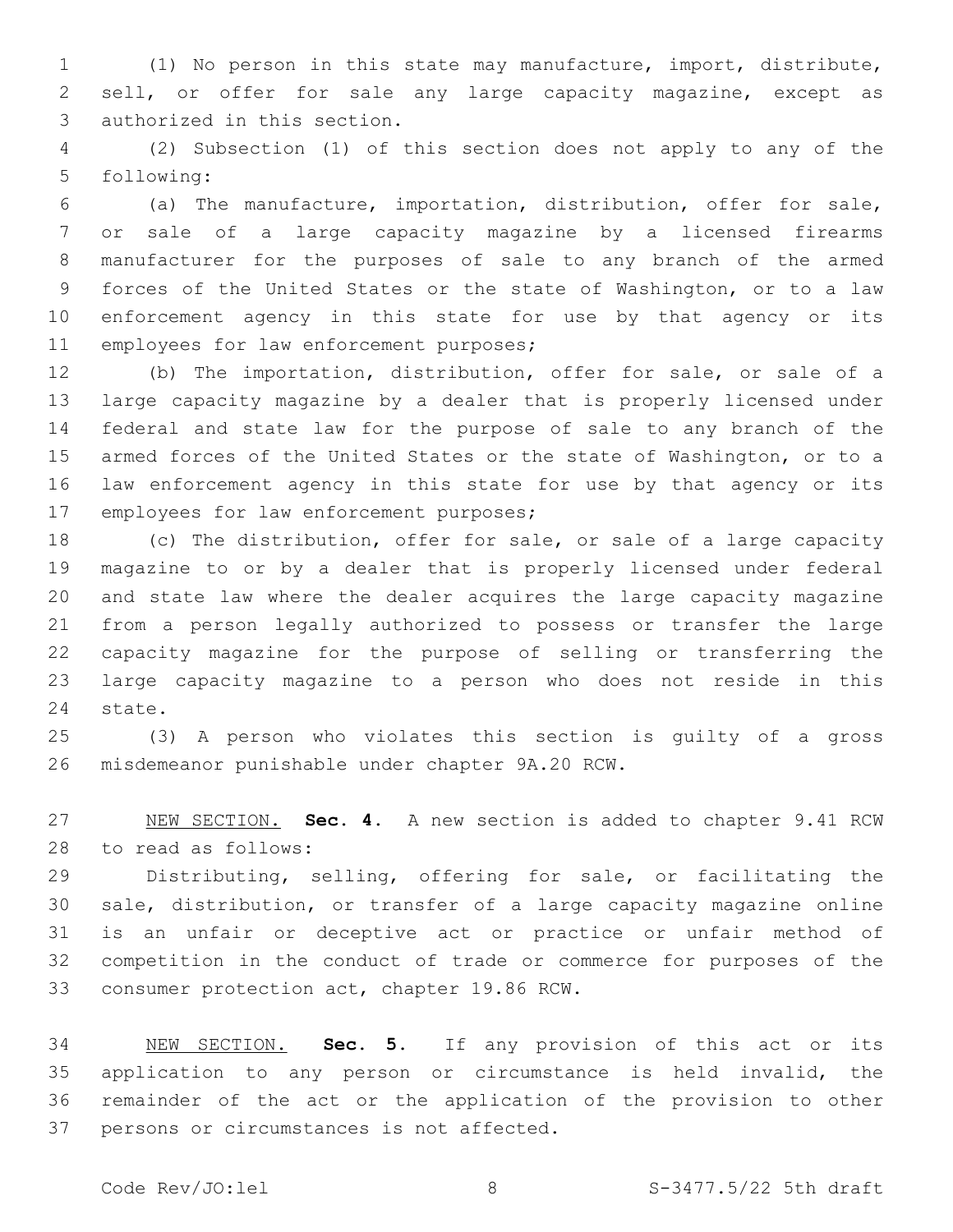**SSB 5078** - S AMD **989** By Senator Liias

## **ADOPTED AS AMENDED 02/09/2022**

 On page 1, line 1 of the title, after "Relating to" strike the remainder of the title and insert "establishing firearms-related safety measures to increase public safety by prohibiting the manufacture, importation, distribution, selling, and offering for sale of large capacity magazines, and by providing limited exemptions applicable to licensed firearms manufacturers and dealers for purposes of sale to armed forces branches and law enforcement agencies for purposes of sale or transfer outside the state; amending RCW 9.41.010; adding new sections to chapter 9.41 RCW; creating a new 11 section; prescribing penalties; and providing an effective date."

EFFECT: (1) Limits the prohibition to the manufacture, distribution, or sale of large capacity magazines.

(2) Defines a large capacity magazine as a device that may accept more than 10 rounds.

(3) Makes violations of this act a violation of the Consumer Protection Act.

(4) Amends the legislative findings and intent.

(5) Amends the definition of "manufacture" to include the fabrication or construction of large capacity magazines.

(6) Adds to the prohibitions of this bill a prohibition against the manufacture of large capacity magazines.

(7) Adds the manufacture of large capacity magazines by a licensed firearms manufacturer, for the purposes of sale to any branch of the armed forces of the U.S. or the State of Washington, or to a law enforcement agency in this state, to the exclusions from the prohibitions of this bill.

(8) Amends the title.

(9) Adds a definition of "import."

(10) Adds to the prohibitions of this bill a prohibition against the importation of large capacity magazines.

(11) Adds importation of large capacity magazines by a licensed firearms manufacturer or dealer to the exclusions from the prohibition of this bill.

(12) Amends the definition of "distribute."

(13) Amends the exception to prohibitions against the manufacture, importation, distribution, sale, or offer for sale of large capacity magazines as it relates to transactions between properly licensed dealers and persons legally authorized to possess or transfer large capacity magazines.